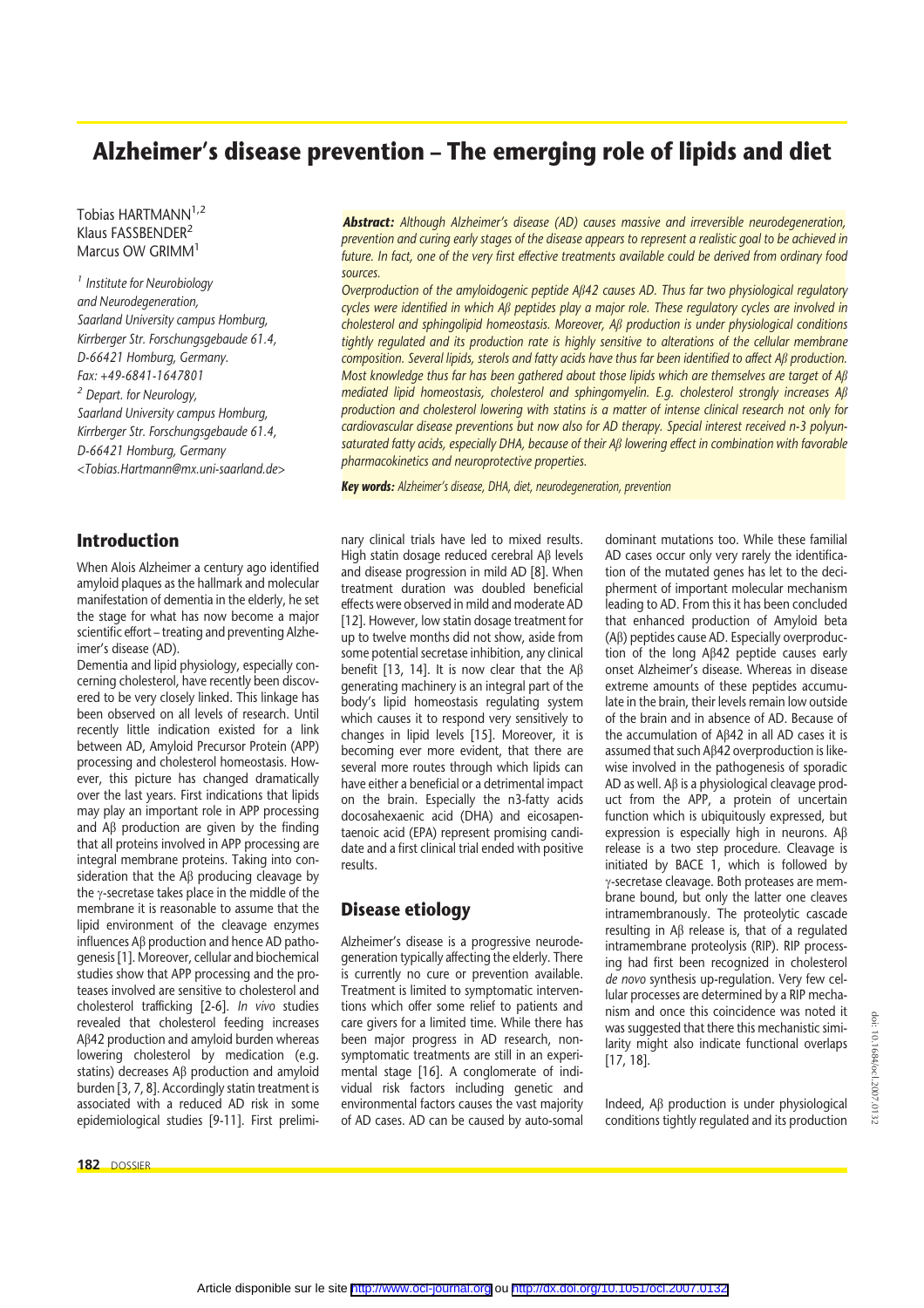rate is highly sensitive to alterations of the cellular membrane composition.

## **Mechanistic lipid link**

Vascular factors and factors related to diet, including blood lipid levels and adiposity, have been linked with an increased risk of dementia and AD. In addition, the Apolipoprotein Ee4 allele (APOE), a protein involved in lipid metabolism, is the most frequent genetic susceptibility factor for dementia. These studies have provided the basis for first reports and replication studies on relationships between overweight and obesity and AD [19, 20], high adiposity and cerebro-vascular diseases [21, 22], an obesity- and sex hormone-related marker and blood brain barrier integrity, high blood cholesterol in midlife and subsequent AD [20, 23], and low blood cholesterol and AD in late life [24] and high blood pressure both at midlife and late-life and AD [25, 26]. It was also shown that a combination of midlife hypertension, obesity, and hypercholesterolemia increases the risk of dementia 6-fold [27]. Insights into the molecular mechanisms governing the molecular link between lipid homeostasis and AD were gained when APP  $v$ -secretase knock-out animals and cells were investigated. The  $\gamma$ -secretase is a multi-metric protease complex, which does the final Ab releasing intramembrane scission in APP. Moreover, it is this very proteolytic event which determines whether the potentially neurodegeneration causing  $AB42$  or the two amino acids shorter A $\beta$ 40 is produced. A $\beta$ 40 overproduction might increase the risk for vascular dementia, but is not known to represent a risk for AD. Typically  $\gamma$ -secretase produces 10-times more A $\beta$ 40 than A $\beta$ 42. Mutations in the active center of  $\gamma$ -secretase, which is formed by one of the two presenilin genes (PS1 and PS2) shift the balance towards  $A\beta42$ . Indeed there is a direct correlation between the age of disease onset and the overproduction rate of  $A\beta 42$  [28]. The relevance of Ab42 overproduction for AD is further confirmed by familial AD mutations in the APP gene. These mutations predominantly increase Ab42 production too. Absence of both PS genes abolishes the cellular  $\gamma$ -secretase activity entirely. The PS knock-out causes early embryonic lethality, which presumably is not due to altered APP processing but to defective processing of other  $\gamma$ -secretase substrates. However, cells and conditional knock-out animals are viable and can be studied. PS knockout cells show a peculiar lipid phenotype which resembles a defective sterol regulatory binding protein defect, because cholesterol *de novo* synthesis is strongly increased in PS1/ PS2 double knock-out cells and tissue of conditional knock-out animals. However, not only cholesterol levels are affected, but sphingolipids are equally increased, extending the impact of these mutations. Curiously, PS mutations which cause early onset familial AD differ somewhat in their effect. There cholesterol levels are still notably elevated, as compared to the wild type situation, but sphingolipids are not increased but rather than that decreased [15]. The answer to this phenomenon became clear when wild type cells were treated with  $\gamma$ -secretase inhibitors. Even in the presence of  $\gamma$ -secretase the inhibition of the proteolytic activity was sufficient to mimic the PS knockout phenotype with increased cholesterol and sphingomyelin levels. Therefore  $v$ -secretase has to influence lipid homeostasis via one of its proteolytic substrates. The analysis of APP knock-out cells and animals then revealed that this substrate is APP, the Ab peptide precursor. Moreover, lipid homeostasis of PS or APP knock-out cells is rescued once they are incubated with A $\beta$  peptides. Eventually the inverse cholesterol and sphingolipid regulation observed with the PS familial AD mutations could be resolved when the knock-out cells where studied in presence of AB42 or AB40. It was found that  $A\beta 40$  reduces the cellular 3-hydroxy-3-methyglutaryl coenzyme A reductase (HMGR) activity, the key regulated enzyme of cholesterol *de novo* synthesis. Strikingly, this enzyme is the target of the SREBP RIP mechanism extending the analogy between the original cholesterol regulation and that of the "AD" regulatory lipid cycle even further. Moreover the HMGR is also the direct target of statins, thus providing a molecular reasoning for the experimental statin therapy for AD.

Interestingly, Aβ42 has no effect on cholesterol *de novo* synthesis. But Ab42 activates sphingomyelinases (SMases). SMases degrade sphingomyelin and therefore the increased Ab42 production in PS familial AD mutations elevates, rather than lowers sphingomyelin levels. This also explains why cholesterol levels are still increased, although at a lower level, because the  $A\beta 42$  production apparently causes reduced Ab40 levels and hence results in reduced HMGR inhibition [15]. Importantly, already the rather small physiological  $AB$  concentrations are sufficient to trigger this regulatory cascade and thus represent physiological events which occur in absence of AD too. This regulatory mechanism also extends beyond cholesterol and sphingolipids, because it contains feed-back mechanisms which are apparently involved in AD as well. The molecular layout of this feedback is known in far less detail, but the combined knowledge of gathered from molecular, clinical and epidemiological studies clearly highlights their importance for AD. *E.g.* cholesterol [2], cholesterol esters [29] and sphingomyelin [15] regulate A $\beta$  production providing feed-back and similar evidence exists for some other lipids including gangliosides [30] and some n3-fatty acids, especially DHA and EPA [31, 32].

# **DHA**

Fish oil or pure DHA decreased A<sub>B</sub> production in neuroblastoma and CHO cells in a dose dependent manner suggesting that DHA is involved in down regulation of the amyloidogenic pathway [32]. Furthermore dietary DHA reduces the production and accumulation of  $A\beta$  and decreases  $A\beta 42$  levels in aged Alzheimer mouse models [33]. In rats, administration of DHA had positive effects on the learning ability and suppressed the increase in lipid peroxide and reactive oxygen species levels in the cerebral cortex and hippocampus, suggesting an elevated anti-oxidative defence [34]. The intake of DHA or fish oil (contains DHA and EPA) rich diets by APP/PS1 transgenic mice resulted in decreased hippocampal  $\mathsf{A}\beta$  levels [32]. The molecular mechanisms responsible for these effects remain largely unknown. Partly, this process might involve sub-cellular organization likely including lipid raft domains, which are affected by their relative content in cholesterol, saturated and non-saturated fatty acid containing lipids, governing structural integrity, membrane fluidity and functional properties in general. Unsaturated fatty acids increase fluidity, whereas cholesterol results in a stiffening of the respective membranes. Considering an average healthy EPA and DHA containing diet, high levels of DHA are incorporated into the human brain. DHA is the most abundant n-3 PUFA in the brain making up to 6% of the brain's dry weight [35] and is implicated in various functions. First of all, as an important membrane component, DHA is responsible for optimal membrane-protein interaction in signal transduction [36, 37]. Moreover, DHA enhances the gene expression in the brain including genes such as synuclein and serine palmitoyl transferase [38]. Longterm deficiency of DHA in the diet leads to cognitive impairment [39, 40]; however, the level of DHA in the brain and partially the cognitive performance can be restored by DHA administration. Additionally, DHA plays an important role in neurodegeneration. Lower level of DHA in the brain makes dendrites more vulnerable to h-amyloid [41] and impairs learning in h-amyloid-infused rats [42]. DHA is also the main antioxidant in the human brain. DHA is an essential fatty acid that can be acquired by several means. Either DHA is taken up from the diet or it is synthesized from a-linolenic acid and eicosapentaenoic acid (EPA), fatty acids that can only be acquired from diet [43, 44]. Direct uptake of dietary DHA and synthesis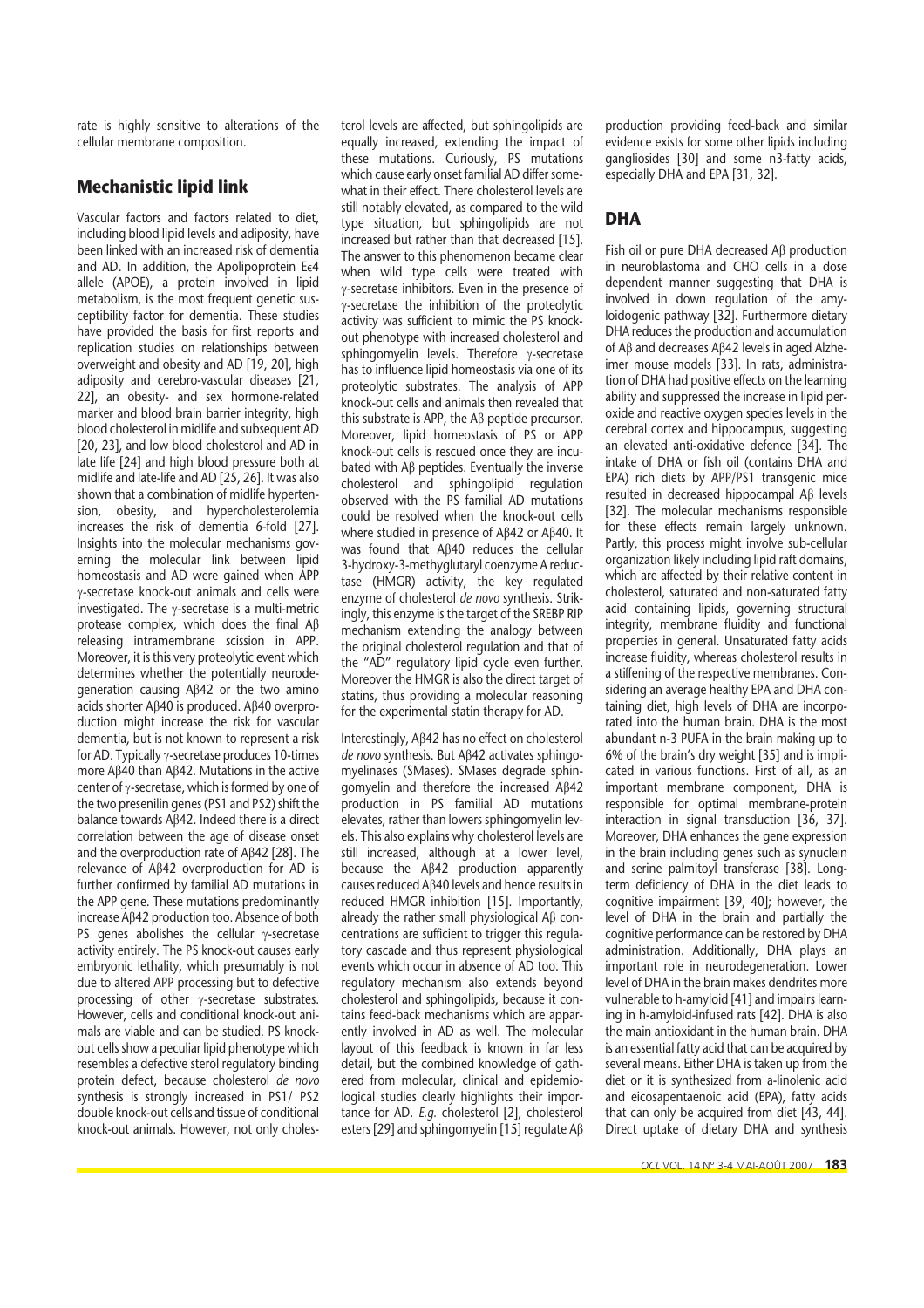from EPA are by orders of magnitude more effective than synthesis from linolenic acid through EPA [45]. Marine fish represent the most effective dietary source for DHA. Others DHA/EPA sources are meats like brain, liver and vessels. With the changes in dietary life-style it is clear from this list of sources that DHA uptake has drastically declined in the European population, especially fast within the last one or two decades. The n-6 to n-3 ratio was around 1-2 in the diet of our ancestors, and it is estimated to be now 10 or worse [46]. The brain has two major escape routes from this situation. DHA turnover is very slow, thus short term limited supply may not be problematic. If supply remains low or absent other fatty acids are used instead, including fatty acids like arachidonic acid (AA). This has several implications, including altered membrane properties and increased propensity to inflammation. Accordingly, once DHA supply increases, these substitute fatty acids are swiftly replaced by DHA.

# **Clinical perspective**

DHA dependent  $A\beta$  production, neuronal function, cognitive performance and inflammation are all important factors for AD. It thus seems reasonable to assume that targeting lipids, diet or specifically DHA might provide protective or therapeutic potential for AD. Indeed this interpretation is supported by epidemiological and clinical data. A recent study indicated that Mediterranean diet might protect against AD [47] and other studies showed a negative correlation between fish consumption and AD [48-50].

Very recently one study was complete in which AD patients were given DHA. In this pilot trial patients at the initial clinical stage of AD (very mild AD) showed a stabilization of their cognitive performance while those given a placebo continued to decline over the study period of 12 month. Interestingly, those patients already at later stages of the disease showed no cognitive benefit [51]. Although statin treatment has not yet been tested with very mild AD patients these findings suggest that statins may provide a more effective treatment whereas DHA the more universally applicable alternative for prevention. However, the use of DHA for AD is a very recent development and further research may help to increase its effectiveness. In either case it is obvious from the limited number of patients thus far studied with either treatment that more large scale studies are needed. It is furthermore obvious from the preliminary data available that the future of AD therapy might reside with disease prevention or very early treatment to maximize effectiveness. This approach had been hampered severely by the inability to identify from the healthy elderly

population those who are at highest risk to develop AD. Recent advances in molecular diagnostics have largely removed this issue [52].

The future challenges therefore will be to decipher the molecular pathways which link the neurodegeneration in Alzheimer's disease with lipids and based on that to optimize the therapeutic approach.

#### **REFERENCES**

- 1. GRZIWA B, GRIMM MO, MASTERS CL, BEY-REUTHER K, HARTMANN T, LICHTENTHA-LER SF. The Transmembrane Domain of the Amyloid Precursor Protein in Microsomal Membranes Is on Both Sides Shorter than Predicted. *J Biol Chem* 2003; 278: 6803-8.
- 2. SIMONS M, KELLER P, DE STROOPER B, BEY-REUTHER K, DOTTI CG, SIMONS K. Cholesterol depletion inhibits the generation of betaamyloid in hippocampal neurons. *Proc Natl Acad Sci USA* 1998; 95: 6460-4.
- FASSBENDER K, SIMONS M, BERGMANN C, *et al.* Simvastatin strongly reduces levels of Alzheimer's disease beta-amyloid peptides Abeta 42 and Abeta 40 in vitro and in vivo. *Proc Natl Acad Sci USA* 2001; 98: 5856-61.
- 4. RUNZ H, RIETDORF J, TOMIC I, *et al.* Inhibition of intracellular cholesterol transport alters presenilin localization and amyloid precursor protein processing in neuronal cells. *J Neurosci* 2002; 22: 1679-89.
- 5. BURNS M, GAYNOR K, OLM V, *et al.* Presenilin redistribution associated with aberrant cholesterol transport enhances beta-amyloid production in vivo. *J Neurosci* 2003; 23: 5645-9.
- 6. EHEHALT R, KELLER P, HAASS C, THIELE C, SIMONS K. Amyloidogenic processing of the Alzheimer beta-amyloid precursor protein depends on lipid rafts. *J Cell Biol* 2003; 160: 113-23.
- 7. REFOLO LM, PAPPOLLA MA, LAFRANCOIS J, *et al.* A cholesterol-lowering drug reduces betaamyloid pathology in a transgenic mouse model of Alzheimer's disease. *Neurobiol Dis* 2001; 8: 890-9.
- 8. SIMONS M, SCHWARZLER F, LUTIOHANN D, *et al.* Treatment with simvastatin in normocholesterolemic patients with Alzheimer's disease: A 26-week randomized, placebo-controlled, double-blind trial. *Ann Neurol* 2002; 52: 346- 50.
- 9. WOLOZIN B, KELLMAN W, RUOSSEAU P, CELESIA GG, SIEGEL G. Decreased prevalence of alzheimer disease associated with 3-hydroxy-3- methyglutaryl coenzyme A reductase inhibitors. *Arch Neurol* 2000; 57: 1439-43.
- 10. JICK H, ZORNBERG GL, JICK SS, SESHADRI S, DRACHMAN DA. Statins and the risk of dementia. *Lancet* 2000; 356: 1627-31.
- 11. ROCKWOOD K, DARVESH S. The risk of dementia in relation to statins and other lipid lowering agents. *Neurol Res* 2003; 25: 601-4.
- 12. SPARKS DL, SABBAGH MN, CONNOR DJ, *et al.* Atorvastatin for the treatment of mild to moderate Alzheimer disease: preliminary results. *Arch Neurol* 2005; 62: 753-7.
- 13. HOGLUND K, WIKLUND O, VANDERSTICHELE H EIKENBERG O, VANMECHELEN E, BLENNOW K. Plasma levels of beta-amyloid(1-40), betaamyloid(1-42), and total beta-amyloid remain unaffected in adult patients with hypercholesterolemia after treatment with statins. *Arch Neurol* 2004; 61: 333-7.
- 14. SJOGREN M, GUSTAFSSON K, SYVERSEN S, *et al.* Treatment with simvastatin in patients with Alzheimer's disease lowers both alphaand beta-cleaved amyloid precursor protein. *Dement Geriatr Cogn Disord* 2003; 16: 25-30.
- 15. GRIMM MO, GRIMM HS, PATZOLD AJ, *et al.* Regulation of cholesterol and sphingomyelin metabolism by amyloid-beta and presenilin. *Nat Cell Biol* 2005; 7: 1118-23.
- 16. TSCHÄPE J, HARTMANN T. Therapeutic Perspectives in Alzheimer's Disease. *Rec Pat CNS Drug Discov* 2006; 1: 119-27.
- 17. BROWN MS, GOLDSTEIN JL. A proteolytic pathway that controls the cholesterol content of membranes, cells, and blood. *Proc Natl Acad Sci USA* 1999; 96: 11041-8.
- 18. BROWN MS, YE J, RAWSON RB, GOLD-STEIN JL. Regulated intramembrane proteolysis: a control mechanism conserved from bacteria to humans. *Cell* 2000; 100: 391-8.
- 19. GUSTAFSON DR, ROTHENBERG E, BLENNOW K, STEEN B, SKOOG I. An 18-year follow up of overweight and risk for Alzheimer's disease. *Arch Intern Med* 2003; 163: 1524-8.
- 20. KIVIPELTO M, NGANDU T, FRATIGLIONI L, *et al.* Obesity and vascular risk factors at midlife and the risk of dementia and Alzheimer disease. *Arch Neurol* 2005; 62: 1556-60.
- 21. GUSTAFSON D, LISSNER L, BENGTSSON C, BJÖRKELUND C, SKOOG I. A 24-year follow-up of body mass index and cerebral atrophy. *Neurology* 2004; 63: 1876-81.
- 22. GUSTAFSON D, STEEN B, SKOOG I. Body mass index and white matter lesions in elderly women. An 18-year longitudinal study. *Intl J Psychogeriatrics* 2004; 16: 327-36.
- 23. SOLOMON A, KAREHOLT I, NGANDU T, *et al.* Serum cholesterol changes after midlife and late-life cognition: twenty-one-year follow-up study. *Neurology* 2007; 68: 751-6.
- 24. MIELKE MM, ZANDI PP, SJÖGREN M, *et al.* Elevated total cholesterol levels in late-life associated with a reduced risk of dementia. *Neurology* 2005; 64: 1689-95.
- 25. SKOOG I, LERNFELT B, LANDAHL S, *et al.* 15-year longitudinal study of blood pressure and dementia. *Lancet* 1996; 347: 1141-5.